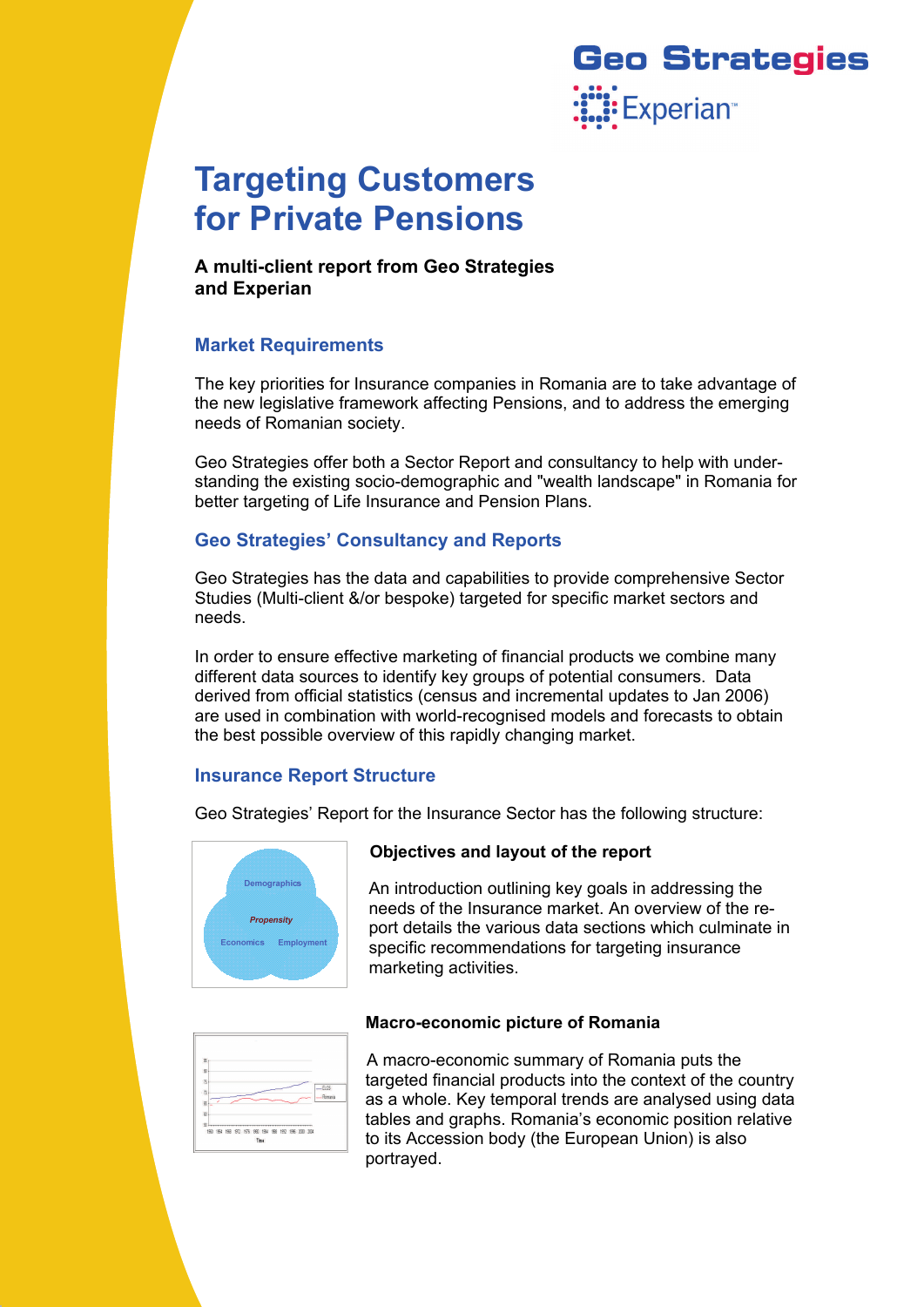

## **Demographic profile of Romania and how does this impact upon the insurance market**

Demographic profiles of the country – now, and forecasted - help with targeting and planning financial product coverage in terms of both current and future demand for pensions and insurance.



## **Regional indicators:**  *Which are the best and worst areas to target?*

A regional overview provides a general view of the broad geographic trends in economic performance across Romania. Top-level data such as GDP and Exports are mapped and summaries of regional variation are included.

## **Tailoring information to fit individual needs: Employment and wealth data for Pensions Planning.**

| <b>Contact of the</b>                         | <b>Contract Contract</b>            | <b>Arry</b><br>÷             | <b>Continued States</b>      | <b>Charles Company</b>         | <b>CONTINUES</b>            | <b><i><u>Programment</u></i></b> | <b>State Street</b> |
|-----------------------------------------------|-------------------------------------|------------------------------|------------------------------|--------------------------------|-----------------------------|----------------------------------|---------------------|
| $\overline{a}$                                |                                     | <b>SER 100</b>               | $\sim$                       | 77.3                           | 42.00                       | σ                                | ю                   |
| diam'r.                                       | я                                   | m                            | e est                        |                                | ۰<br>٠                      | ×                                |                     |
| <b>Brigan</b>                                 | <b>Tal</b>                          | <b>DOLLAR</b>                | <b>SOCK</b>                  | <b>NOCK</b>                    | <b>STAR</b>                 | w                                |                     |
| <b>EXAMINA</b>                                | 1.11                                | 175.00                       | <b>Photo Ave</b>             |                                | (1, 1)                      | 195,53                           | 1.11                |
| <b>Difference</b>                             |                                     | œ                            | 11.0                         | 22                             |                             | 65.65                            | 1.0                 |
| <b>Chiefs Avenue you you can</b>              | <b>All State</b>                    | 20072                        | -65.2                        |                                | $\frac{48}{36}$             |                                  | 锓                   |
| <b>Lighting Street</b>                        | 13.4                                | <b>THE</b><br>$-1$           | S.                           |                                | ă.                          | a.                               |                     |
| <b>Trailer</b>                                | жū                                  |                              |                              | $n + 1$                        |                             |                                  |                     |
| <b>Drawing</b>                                |                                     | <b>COLOR</b>                 | <b>COLOR</b>                 | $\overline{\phantom{a}}$<br>á. | w<br>÷                      |                                  | $+12$               |
|                                               | 55                                  | 28                           | ×.                           |                                | я<br>$-1$                   | 0.1                              |                     |
| $-1412444414$                                 |                                     | OU-A                         | 95.2                         | 75                             |                             |                                  | o                   |
| Aren-Beverlo                                  | $\sim$                              | PER 18                       | 11.00                        | 2.11                           | xn.<br>×                    | 3, 410                           |                     |
| <b>STAR</b>                                   |                                     | $-0.00$                      | <b>GEN ATA</b>               | 93.0                           | 9.0                         | 19.75                            | 1.15                |
| <b>Hristens</b>                               | $\alpha$                            | <b>STATE</b>                 | <b>KOS</b>                   | <b>Service</b>                 | 5.76                        | ٠<br>33.                         |                     |
| <b>CONTINUES</b>                              | <b>TATI</b>                         | <b>William</b>               | <b>Service</b>               | v.                             | яm                          | v.                               |                     |
| <b>Latitude and The</b>                       | $\cdots$                            | vn o<br>я                    |                              | 1.11                           | <b>A</b> <i>P</i>           | 12.0<br>۰                        | тn                  |
| Outl                                          | ٠<br>$\rightarrow$                  | 56                           | 00.1                         |                                | 110                         | ×                                | 7.5                 |
| <b>Public</b>                                 | <b>TANKS</b>                        | 4.4 69                       | 22.3                         | $\sqrt{2}$                     | $-17.0$                     | z<br>w.<br><b>All Control</b>    |                     |
| <b>Charles</b>                                | <b>Second</b>                       | 93<br>z                      | $\sim$                       | w.                             |                             |                                  |                     |
| $-0.001$                                      | 113.11                              | $P_{\rm{max}}$               | $100 - 100$                  | 14.71                          | $9 - 97$                    | <b>VAL A</b>                     |                     |
| <b>FEATURES</b>                               | 2.8                                 | 65.8                         | <b>Wind</b>                  | 8.74                           | 19.60                       | $\overline{1}$                   | ٠,                  |
| <b><i>SERVICE CONTINUES</i></b>               | <b>COLLECTION</b><br><b>SPRE</b>    |                              | - 19<br><b>Service</b>       |                                | $\overline{R}$              | <b>ALC UNK</b><br>жe             |                     |
| $A$ is a set of $A$<br>1.11                   | ÷                                   | $-1000$<br><b>STATISTICS</b> | ù.                           | 23                             | <b>SPERM</b><br>--          |                                  |                     |
|                                               |                                     |                              |                              |                                | w                           | $P_{\text{max}}$                 |                     |
| <b>DY</b> and                                 |                                     | 10.01                        | rā<br>5                      | <b>TILL</b>                    | z                           | ow                               | <b>TOT</b>          |
| <b>Pull air anni tair mn</b>                  | 125                                 | 25.2                         | 40.00                        | $17 - 41$                      | ٠                           | ŵ<br>٠                           | $\overline{1}$      |
| <b><i><u>Advised and Constitution</u></i></b> |                                     |                              | <b>Selection</b>             | 参                              | <b>ALC: UNK</b>             | <b>COLOR</b>                     |                     |
| <b>Editor And</b>                             |                                     | 12.01                        | 01.7                         |                                | ÷.                          | 0.1                              | 1.2                 |
| <b>FAIR AVENU</b>                             | 375.00                              | nm.<br>٠<br>$200 - 1$        | ₩<br>w                       | an an<br>www.                  | 7.11<br>v                   |                                  | 1.1                 |
| œ                                             | <b>CALLS</b>                        | <b>STORY</b>                 | 30<br><b>STATION</b>         | $\sim$                         | $\overline{1}$<br>з         | <b>COLOR</b><br><b>Barnet</b>    | $\overline{1}$      |
| <b><i>California</i></b>                      |                                     | s<br>                        |                              | <b>TAXABLE</b>                 | ÷                           |                                  |                     |
| 100                                           | 7.1<br>÷                            | Ξï                           | <b>PLU PV</b><br><b>WIDO</b> |                                | τñ<br>ы                     | 1.75<br>÷                        |                     |
| <b>Call to Milliar as</b>                     |                                     |                              |                              |                                |                             | ÷                                | <b>T.TE</b>         |
| <b>STATISTICS</b>                             | $-0.01$<br>÷                        | <b>Ro</b><br>z               | 34.0<br>an a                 |                                | ×<br>z                      | w.<br>а                          | ÷3                  |
| <b>MERAVA</b>                                 |                                     | - 22<br>w<br>×               |                              | з                              | ×                           | w                                |                     |
| <b>ALLEN HOLLAND</b>                          | 33                                  | o.<br>33<br>s                | 23                           | s.                             | ŝ<br>डा                     | 83                               | ы                   |
| <b>Corn M</b>                                 |                                     |                              |                              |                                |                             |                                  |                     |
| Turksman                                      | <b>A Corporate</b><br><b>Dealer</b> | ×<br>$\rightarrow$<br>÷      | 494.4<br>w                   | -2                             | - 10<br>$\overline{1}$<br>x | 100000                           |                     |
| <b>Stationary</b>                             |                                     |                              | w                            | 74.44                          | ÷                           |                                  |                     |
| $7 - 101$                                     | $\overline{1}$                      | $200 - 1$                    | 20.0                         | $\sim$                         |                             | e.                               |                     |
| <b><i><u>Vitancies</u></i></b>                | 111.54                              | Past 19                      | <b>THE RM</b>                | nia.                           | $n_{M}$                     | ж                                |                     |
| <b>Chairman and I</b>                         |                                     |                              | <b>HER AT</b>                | <b>Sele</b><br>-               | ÷                           | 16                               | 06.16               |

Geo Strategies' Report is driven by the requirement to identify target consumers and includes tailored information relevant to the pensions and insurance market. Data pertaining to employment and wealth is mapped at a county level.

With respect to insurance-related product marketing strategies, the Report -

- Provides figures regarding employed urban and rural population
- Outlines and maps employed urban population across Romania
- Breakdowns employment by sector
- Tabulates levels of income

# **Identifying potential Insurance clients using Socio-Economic data**



Our access to financial, real estate and societal data, together with our modeling expertise, makes it possible to identify different types of potential consumers using data concerning their behavior in every aspect of life. Those potential customers are likely to be well educated and international in their outlook; propensities are identified using representative data at various spatial resolutions.

The report contains a wealth of information *at county level*, including:

- Number of banking clients
- Number of bank accounts
- Value of consumer loans
- Value of Real Estate loans
- Number of active cards
- Post-high school education levels
- University Education levels
- Foreign travel
- Daily newspaper readership data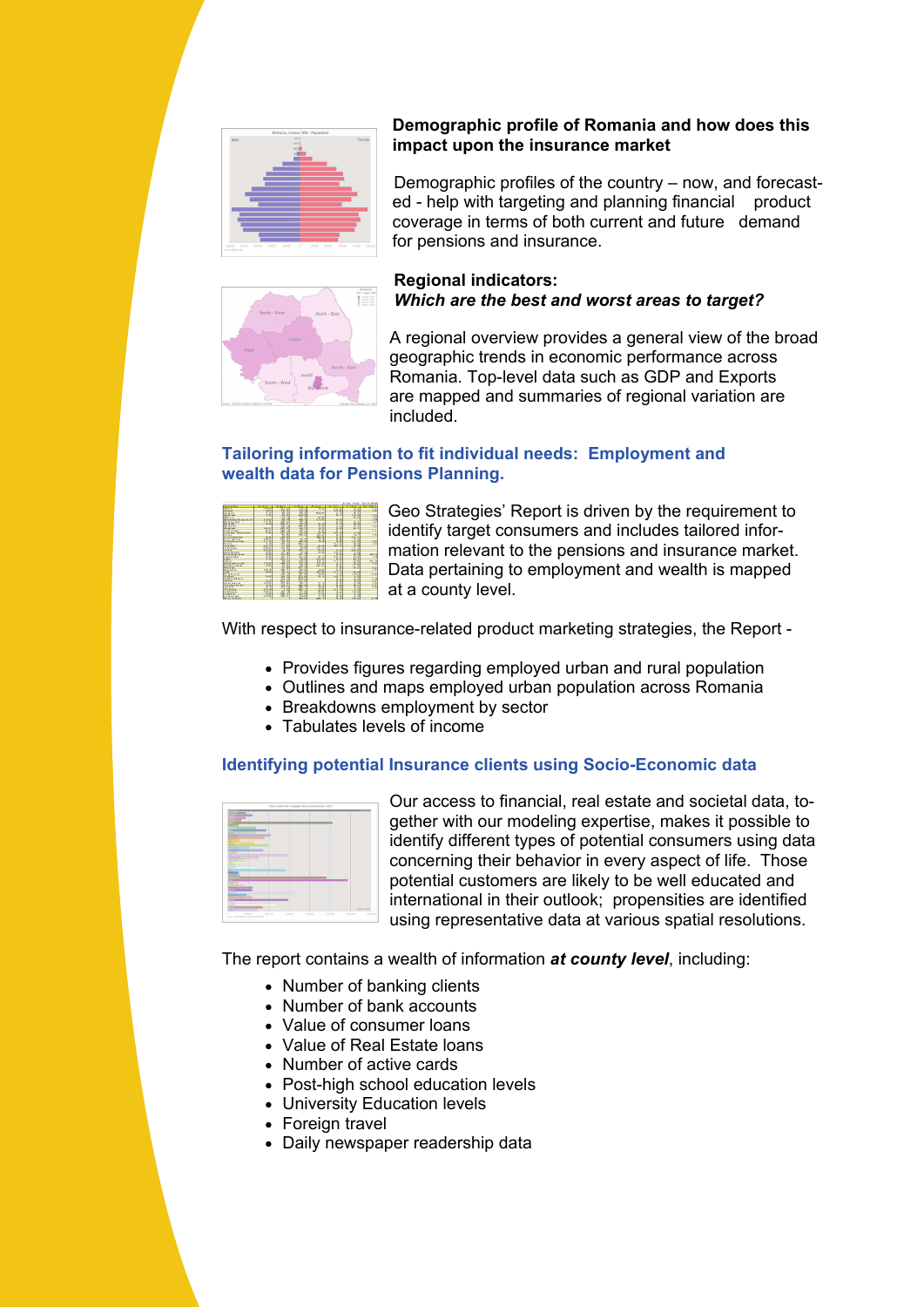#### **Correlating key data for financial services targeting**



Taking into account various demographic, economic and social factors, the *Customer Investment Propensity Index (CIPI)* helps identify just those counties which should be targeted for the purposes of promoting and selling financial services. The index score for each county is calculated using multiple factors including:

- Population age profile
- Tertiary education
- Skilled professional workers
- Net monthly earnings
- GDP per capita
- Number of bank accounts
- Value of consumer loans
- Number of active cards

#### **Benefits for the Insurance Sector**

This document outlines how market intelligence data can be exploited to make more informed decisions for targeting Pensions Plans.

As Romanian society continues to develop, and the number of life insurance and pensions customers increases, information relating to who the customers are - and where they are located - becomes an increasingly crucial factor for expanding the business for Life Insurance.

This report is based on an in-depth regional and county analysis of the Romanian Insurance 'landscape'. Once strategic decisions have been made about how to target the market for Life Insurance and Pensions, a more refined analysis can be carried out at a District level to target marketing resources more precisely. Starting in 2007, Mosaic codes (consumer segmentation) will be available for Romania. This will enable even more accurate customer identification and profiling at a postcode level.

#### **Deliverables**

The Report comes with statistics (also as spreadsheets to assist with further internal scenario planning) and map visualisation. The report is available both as a digital file and as hard-copy. The cost is  $\epsilon$  10,000.

#### **Contact**

To find out more about the study, please contact :

Daniela Florea Geo Strategies Ltd St John's Innovation Centre Cowley Road Cambridge CB4 0WS United Kingdom

- T: +44 (0)1223 205080
- R.: +40 (0) 269 210832
- M: +40 (0)722 244 940
- E: [daniela.florea@geo-strategies.com](mailto:daniela.florea@geo-strategies.com)
- W: www.geo-strategies.com